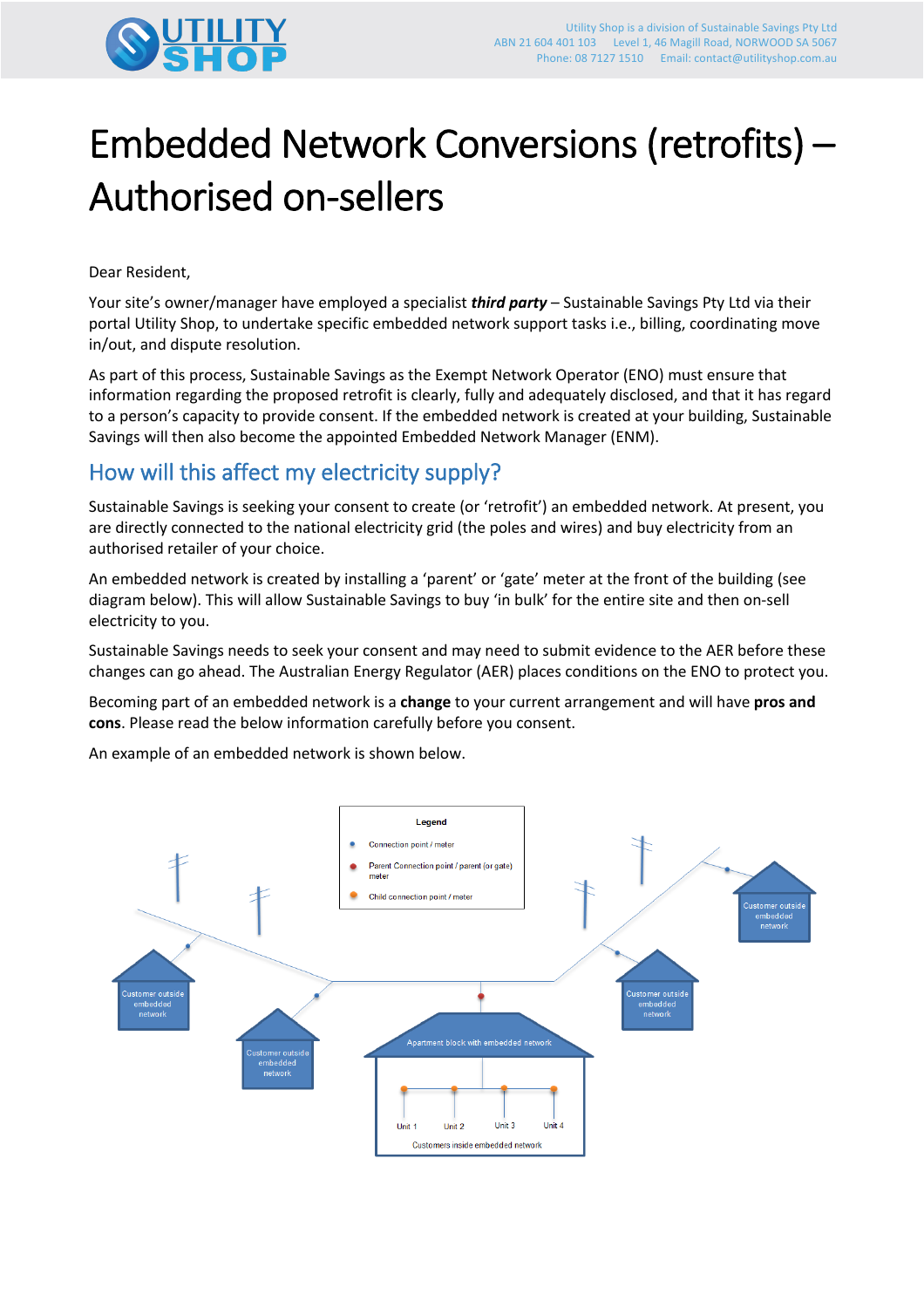

## Who are Sustainable Savings?

Sustainable Savings is an Authorised Energy Retailer located in Norwood, South Australia. As an Authorised Energy Retailer, we are governed by the AER, ensuring you receive all of the rights and benefits available to you by law as you would with any other energy retailer. This includes access to applicable energy Ombudsman scheme and our Hardship program.

## Pros and cons of an embedded network?

#### **Potential savings**

Embedded networks have the ability to provide customers with cheaper energy bills as the savings from the bulk purchase of energy are passed on. Embedded networks also enable customers to share in the benefits of solar panels, which could reduce energy costs further, if installed along with many other possible energy conservation measures (ECMs) such as lighting and AC upgrades, power factor correction, voltage optimisation and/or demand controls to name a few.

Sustainable Savings is obligated to provide you with a breakdown of all fees and tariffs and this will be supplied by via an electricity price fact sheet and your electricity supply agreement. You should carefully review this to ensure that the energy prices you are being offered are competitive. We also provide a comparison table in our Electricity flyer highlighting the difference between current on-market energy offers and our indicative embedded network offering.

It is very important you understand to compare bills on an equal basis so that differing elements like pay on discounts, stepped energy rates, daily supply charges and energy rates displayed with and without GST are not confused. We do this using the reference consumption of 4000kWh/year for a small customer tenant/resident located in South Australia. Any pricing comparisons will be made on this basis.

You can compare energy offers on the AER's **Energy Made Easy** website: www.energymadeeasy.gov.au

#### **Access to choice of retailer**

- Sustainable Savings *will price match any genuine offer* from an authorised retailer for the life of your lease.
- Sustainable Savings has conditions in place with the site's owner/manager to ensure our initial electricity retail offer must achieve a *minimum 5% discount* to the current lowest electricity rates of any customer residing at the site who provides their current rates as at the date of notice of formation of the embedded network.
- While you will still have the ability to seek a retailer of choice, as an embedded network customer, it is possible that you will have difficulty securing energy supply from an alternative retailer.
- A retailer would need to provide you with an 'energy only offer'. This may result in you receiving two bills - one for the electricity you use and one for the network charges.
- Receiving two bills increases the risk of you paying twice for network charges.
- Not all retailers provide energy only offers, and Sustainable Savings must not prevent you from moving to another retailer.

#### **Consumer protections**

You will still be sold electricity from an authorised retailer and as such, you have most of the same protections that you would receive from a retailer of your choosing most importantly including:

- access to help from energy Ombudsman schemes in the event of a dispute.
- access to energy concessions (if eligible).
- access to our retailer hardship program if you were struggling to pay your bills.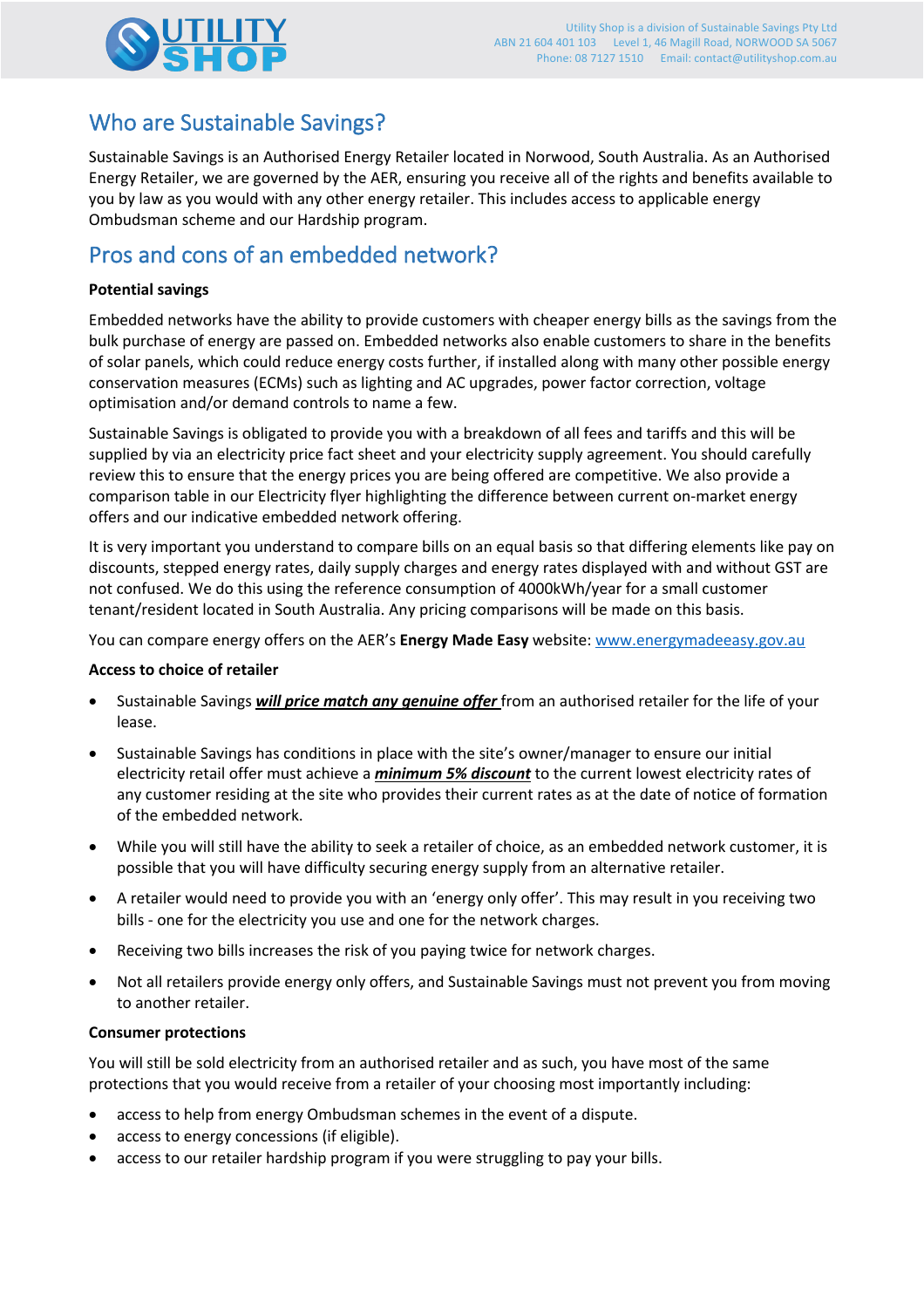

#### **Your rights**

If evidence must be submitted to the AER and it is found to be sufficient (see 'The Process' below), Sustainable Savings must, among other things:

- 1) take financial responsibility for any double billing of network charges
- 2) provide you with a clear and comprehensive bill once every three months and inform you of how your bill will be received (e.g. email or post)
- 3) refund any exit fees you may incur as a result of your current retailer no longer continuing your energy contract as a consequence of joining an embedded network

## The Process

#### **Explicit Informed Consent. Why do we need to sign 2 forms?**

Under section **4.9.2 of the Guidelines for Conversion of an existing site,** the prospective Exempt Network Operator (Sustainable Savings) must obtain the tenant/resident's consent for the retrofit in a separate document, that is, the document recording the exempt customer's consent to the retrofit (EIC) must be separate to a document acknowledging that the exempt customer is selecting Sustainable Savings as its electricity supplier (Energy Supply Agreement).

Before an embedded network can be installed, Sustainable Savings must provide you with information about the proposal and ask you for your consent. This information must include:

• confirmation that meters installed will allow you to change retailers

Yes - . All meters used in the proposed exempt network are fit for purpose and will measure electrical energy delivered to a customer and will comply with the requirements of the *National Measurement Act, 1960 (Cth)* and regulations made under that Act for electricity meters and sub–meters and with the requirements set out in schedule 7.4 of the National Electricity Rules and allow for retail contestability if the customer elects to purchase from electricity from their retailer of choice.

Sustainable Savings must bear the costs of any changes to metering that take place in the course of the retrofitting of the exempt network and the creation of the embedded network. In the event you remain with your current retailer, a new meter will likely be installed by your retailer at the appointed date and there may be a charge to you from your retailer.

As Sustainable Savings are unable to confirm what you retailer will do as we have no direct authority to act on your behalf, you will need to forward a full copy of your next electricity bill or equivalent tax invoice and proof of payment that specifies the new meter charge so that Sustainable Savings may reimburse you this new meter charge to your nominated bank account. Please allow 20 business days upon receipt of your request. Please email copies of your bill and proof of payment to contact@utilityshop.com.au with subject heading: Meter Change fee reimbursement. Alternatively, this can be sent via post, or drop by our office.

• an outline of what they will do in the event that you choose to stay with your current retailer

If at the commencement of the process for the creation of the embedded network you don't agree to the EIC, that is the creation of the embedded network, two pathways can occur.

- 1) You will be either wired out of the embedded network and maintain a direct connection to the grid (this means you will not be included in the embedded network) or;
- 2) Subject to an AER review process and if over 85% consent has been achieved, upon evidence being submitted to the AER demonstrating what information you were provided with and how your consent was gathered, check consent records and consider whether any concerns raised by tenants have been addressed, we are able to wire you into the embedded network but transition you to a child meter and maintain your present retailer.

Sustainable Savings must bear the costs of any changes to metering and other network alterations that take place in the course of the retrofitting of the exempt network and the creation of the embedded network.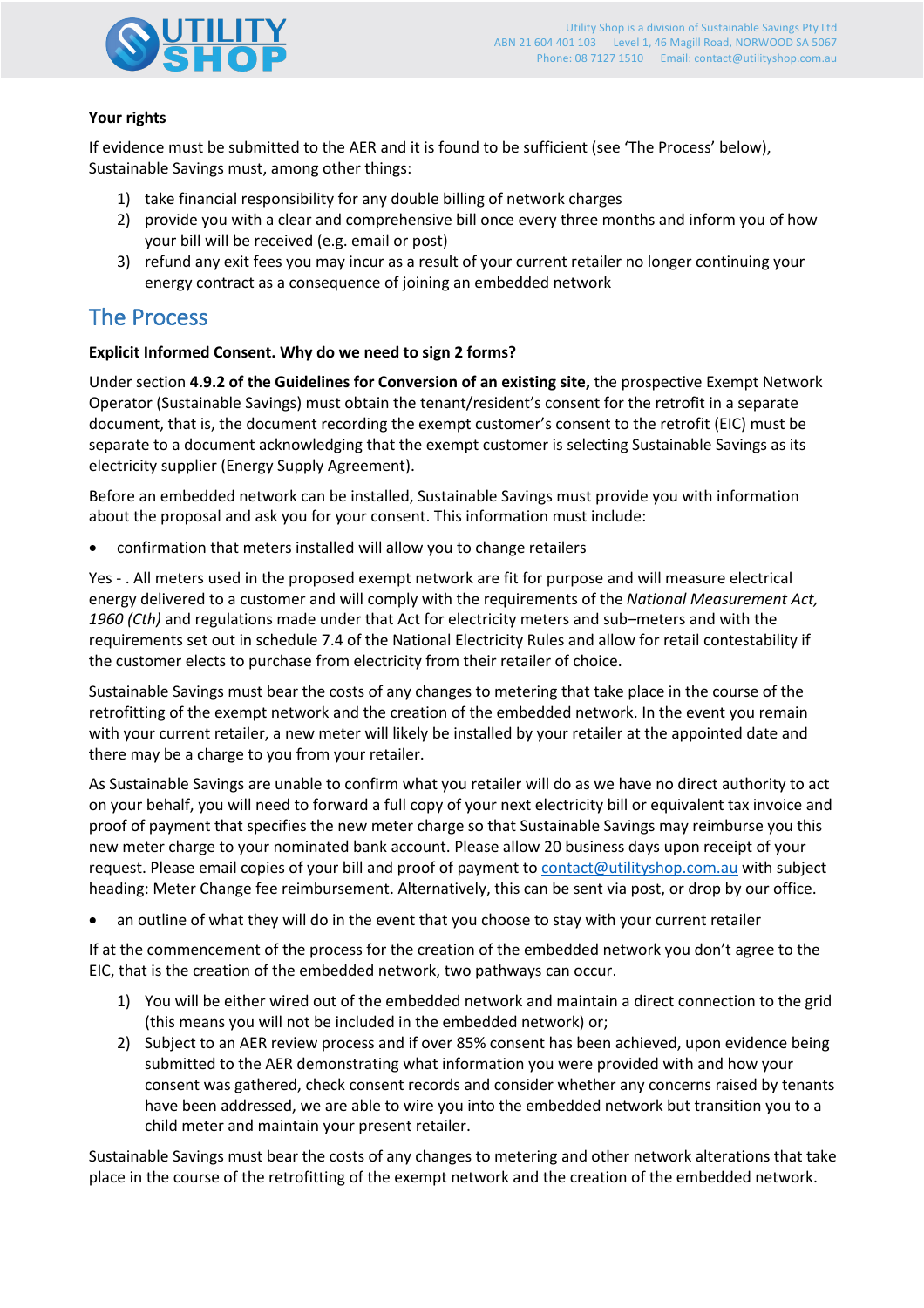

Under section **4.9.5 Duplication of network charges for existing tenants only** this condition applies only if the customer was a tenant or resident at the time of the creation of the exempt network.

- 1. Sustainable Savings must take steps to remedy any duplication of network charges experienced by tenants/residents who have entered into an energy supply contract with an authorised retailer.
- 2. Sustainable Savings must not charge a connection charge to any tenant/resident who enters into an energy supply contract with an authorised retailer.

To avoid any doubt, if Sustainable Savings elects to supply you via a child meter with your current retailer we will not charge for the network component of the supply should our negotiations with your current retailer fail to convert your supply to an 'energy only offer'. This is predicated on the tenant providing a Letter of Authority to engage with their authorised retailer on their behalf.

If you are a new tenant after the creation of the embedded network and elect to change retailer you will receive two bills. One for the regulated network component from Sustainable Savings and one from your energy retailer for the 'energy only offer'. Sustainable Savings will do our best to assist with avoiding double billing of the network component, but for avoidance of doubt you will receive a network bill from us should your retailer unable to invoice you for energy component only.

• details of their dispute resolution policies and procedures

Yes- refer to our dispute resolution policy available on the Utility Shop website.

• details of the energy offer that you would receive

An electricity supply agreement and price fact sheet for electricity will be supplied for your consideration in separate documents.

#### **Efforts to resolve your concerns**

Sustainable Savings will attempt to address any concerns you may have about being included in the embedded network. They may explore options with you such as:

- being 'wired out' of the embedded network (this means you will not be included in the embedded network)
- working to keep you with your current retailer if that is your preference

#### **Offer matching for small customers**

If a tenant/resident, who would be categorised as a small electricity customer, does not consent to becoming part of the exempt network, Sustainable Savings must:

- 1. facilitate, within the embedded network, the continuation of the tenant/resident's electricity contract with their current retailer or
- 2. fulfil a request made by the tenant/resident that Sustainable Saving match any genuine electricity offer that would be available to the particular tenant/resident if they were still directly connected to the local distribution network service provider.
- 3. Sustainable Saving must fulfil any subsequent request by a tenant/resident to match an electricity offer if the request is made 12 months or more after a previous request.
- 4. In the absence of a subsequent request to match an electricity offer, Sustainable Saving need only apply the matched offer for a period of 12 months.
- 5. Our agreement with the Strata ensures the customer condition to the right of price matching remains in place for the entire duration we retain the right to manage and bill the embedded network.

#### **What happens when the embedded network is installed?**

At the appointed date of changeover, all existing tenant/residents will be given 10 business days' notice and Sustainable Savings will notify all authorised retailers to inform them that either: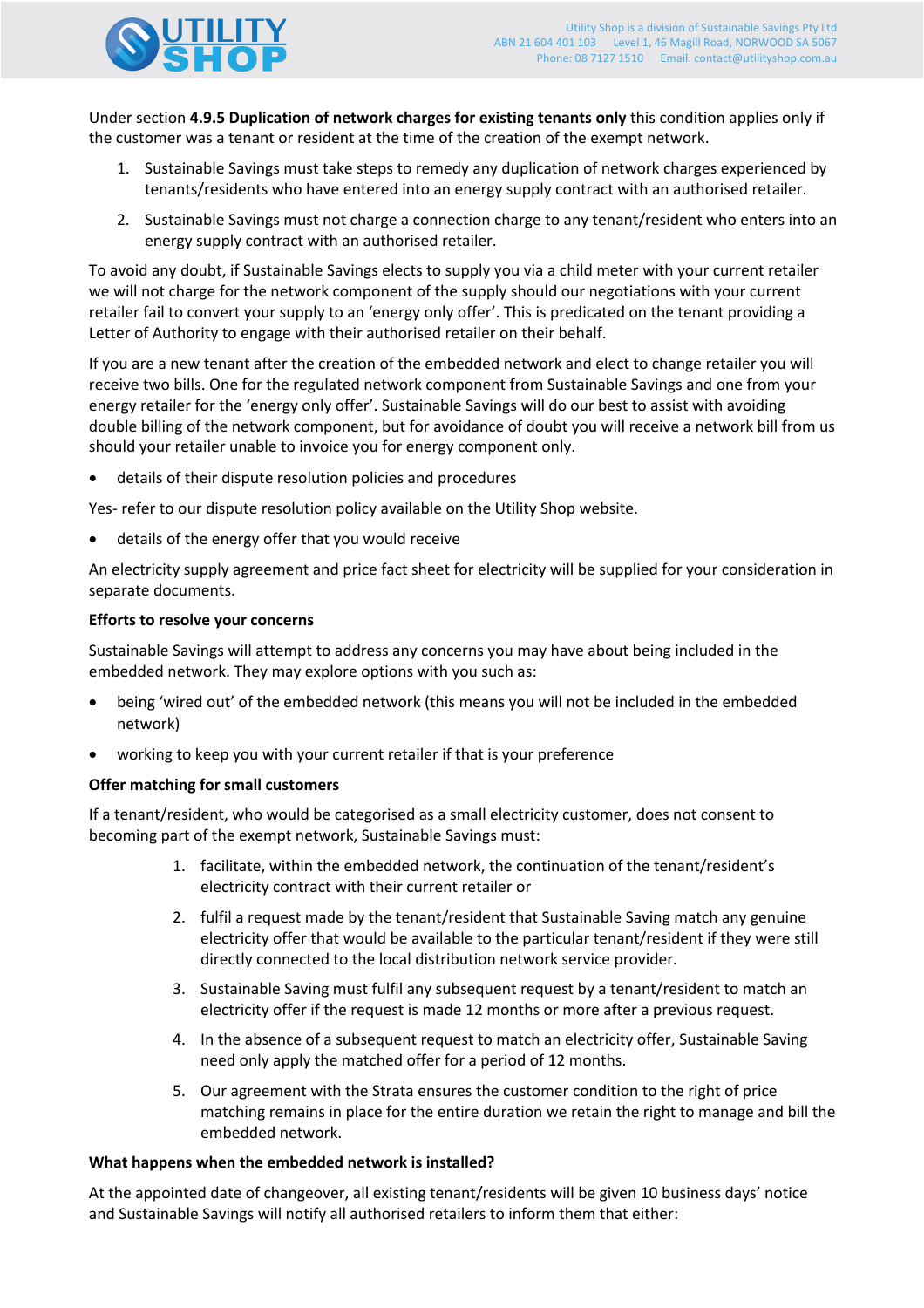

- 1. the tenant/resident has chosen to purchase energy from Sustainable Savings (off-market), and request to cease billing from the date of embedded network installation. Billing will then commence from Sustainable Savings, and you will receive your final bill shortly thereafter from your existing retailer. You do not need to notify your retailer for the final meter read as this is coordinated at the time of the changeover by Sustainable Savings and the Network distributor, or
- 2. if the existing tenant/resident has chosen to continue to purchase energy from their authorised retailer (on-market), and to cease invoicing for network charges effective the date of embedded network installation.
- 3. Sustainable Savings will be appointed as the ENM to follow up with relevant market participants to request the Market Settlement and Transfer Solution (MSATS) system is updated to reflect the embedded network installation minimising instances of double charging. The ENM will work closely with the retailer to ensure they are billing suitably.

## What if I don't want to change over?

If you're satisfied with your current electricity energy provider and plan, you have the option to remain with them, but we strongly recommend you look closely at this opportunity, as it will almost certainly save you money on your current charges. At the very least, Government regulations ensure that you cannot be charged more than the standing offer price, charged by your relevant local area retailer for new connections.

Where less than 100% consent has been obtained for the retrofit, evidence must be submitted to the AER demonstrating what information tenants/residents were provided with and how your consent was gathered. The AER will check consent records and consider whether any concerns raised by tenants have been addressed.

If 85% of the tenants in your building decide to switch to electricity supplied via an Embedded Network, you will have no choice but to join as the Australian Energy Regulator may allow installation to commence. In these circumstances you still have a range of options as discussed above.

Sustainable Savings must make tenants/residents aware that the AER consults on individual exemption applications and will publish the application on its website and invite public submissions.

Notice of the open consultation process will be sent to all tenants/residents by email once the AER initiates the public consultation process. During this time the AER will accept public submissions and that we would notify the tenants when the public consultation was made available including links to the public consultation. It will undergo public consultation for 20 business days which would be available on the AER website

AER's guiding principal in assessing evidence submitted by applicants is that customers should not be worse off for becoming part of the embedded network

## Utility Shop representatives

Our contact details for representatives who will deal with any questions or concerns you may have over the introduction of an embedded network are detailed below. Please call or email and direct to either:

Cathy DeMarco – Customer Service

Peter Doyle – Embedded Network Deployment Manager

Dr Davide Ross – Engineering Manager

Utility Shop is a division of Sustainable Savings Pty Ltd

Level 1, 46 Magill Road, NORWOOD SA 5067

Phone: 08 7127 1510 Email: contact@utilityshop.com.au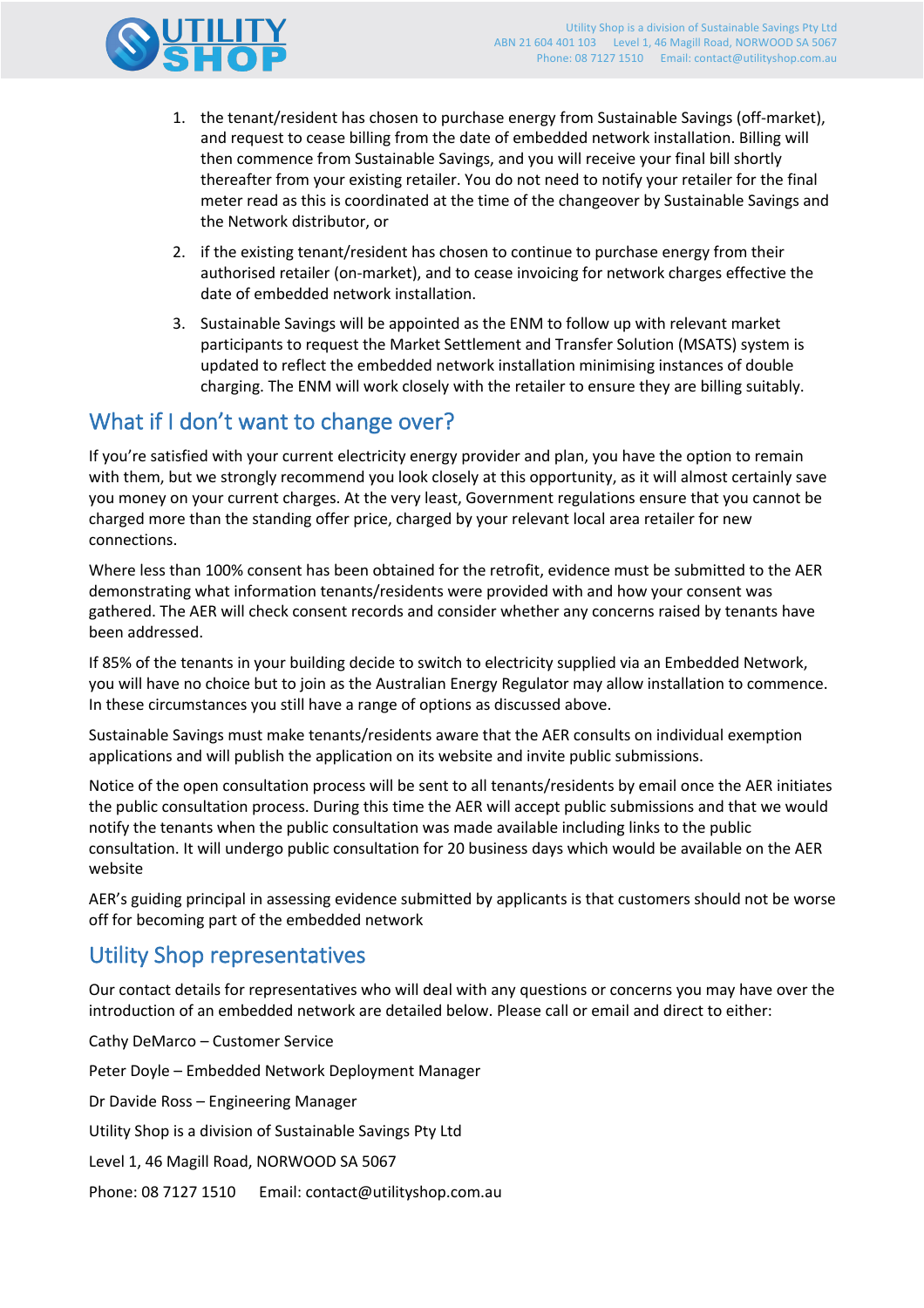

# Supplementary Information

Further information on embedded networks can be found here: www.aer.gov.au/consumers/informationfor-electricity-customers-in-embedded-networks

The AER requirements for retrofitting an embedded network can be found in section 4.9 of the AER electricity NSP Registration Exemption Guideline: www.aer.gov.au/networks-pipelines/guidelinesschemes-models-reviews/network-service-provider-registration-exemption-guideline-march-2018

AER website: www.aer.gov.au

Our Frequently Asked Questions page at https://utilityshop.com.au/.

## Glossary

**Australian Energy Regulator (AER)** Established by section 44AE of the *Competition and Consumer Act 2010*  (Cth). Regulates electricity networks and covered gas pipelines in all Australian jurisdictions except Western Australia. This includes setting the amount of revenue that network businesses can recover from customers for using these networks. The AER also monitors, report on, and enforces the laws for the National Electricity Market and spot gas markets.

**Australian Energy Market Operator (AEMO)** Operates the systems that allow energy to be generated, transmitted and distributed, and the financial markets that allow energy to be sold and bought.

**Body Corporate Means** a controlling body of a scheme constituted under State or Territory strata titles legislation, the members of which are lot owners (or their representatives) and includes an owner's corporation but is not a body corporate for the purposes of the *Corporations Act* 2001 (Cth).

**Embedded Network** A *distribution system*, *connected* at a *parent connection point* to either a *distribution system* or *transmission system* that forms part of the *national grid*, and which is owned, controlled or operated by a person who is not a *Network Service Provider*.

**Embedded Network Manager (ENM)** A market participant who meets the requirements listed in schedule 7.7 and has been accredited and registered by *AEMO* as an *Embedded Network Manager*. The purpose of the ENM is to facilitate the transfer of customers from off-market to on-market (and back again if required).

**Exempt Network Operator (ENO)** An entity engaged in the activity of owning, controlling or operating an exempt network in accordance with an AER. Authorised to operate an Embedded Network with multiple electricity customers, and on sell electricity energy purchased as a National Electricity Market Customer as recorded by parent metering, to customers within that electrical installation. billed by the ENO.

**Energy** Means electricity only

**Energy only contract** Means the supply of electricity where the regulated network component of charges are removed from the customer's bill leaving only the retailer's margin and wholesale cost of generation. The network costs are charged separately by the ENO.

**Exempt Customer** Means a customer that does not belong to the Embedded Network

**MSATS** Means the Market Settlement and Transfer Solution system operated by AEMO where the Retailer which is registered as a market customer with AEMO and which, directly or indirectly, on-sells electricity for sale to customers. MSATS is an online system where Retailers and other market participants use this system to manage meter, network, and customer information.

**Meter** Means the device that measures the quantity of energy passing through it or records the consumption of energy at the customer's premises.

**On–selling or selling** Means an arrangement where a person acquires energy from a retailer following which the person acquiring the energy or a person acting on their behalf sells energy for use within the limits of premises owned, occupied or operated by the person.